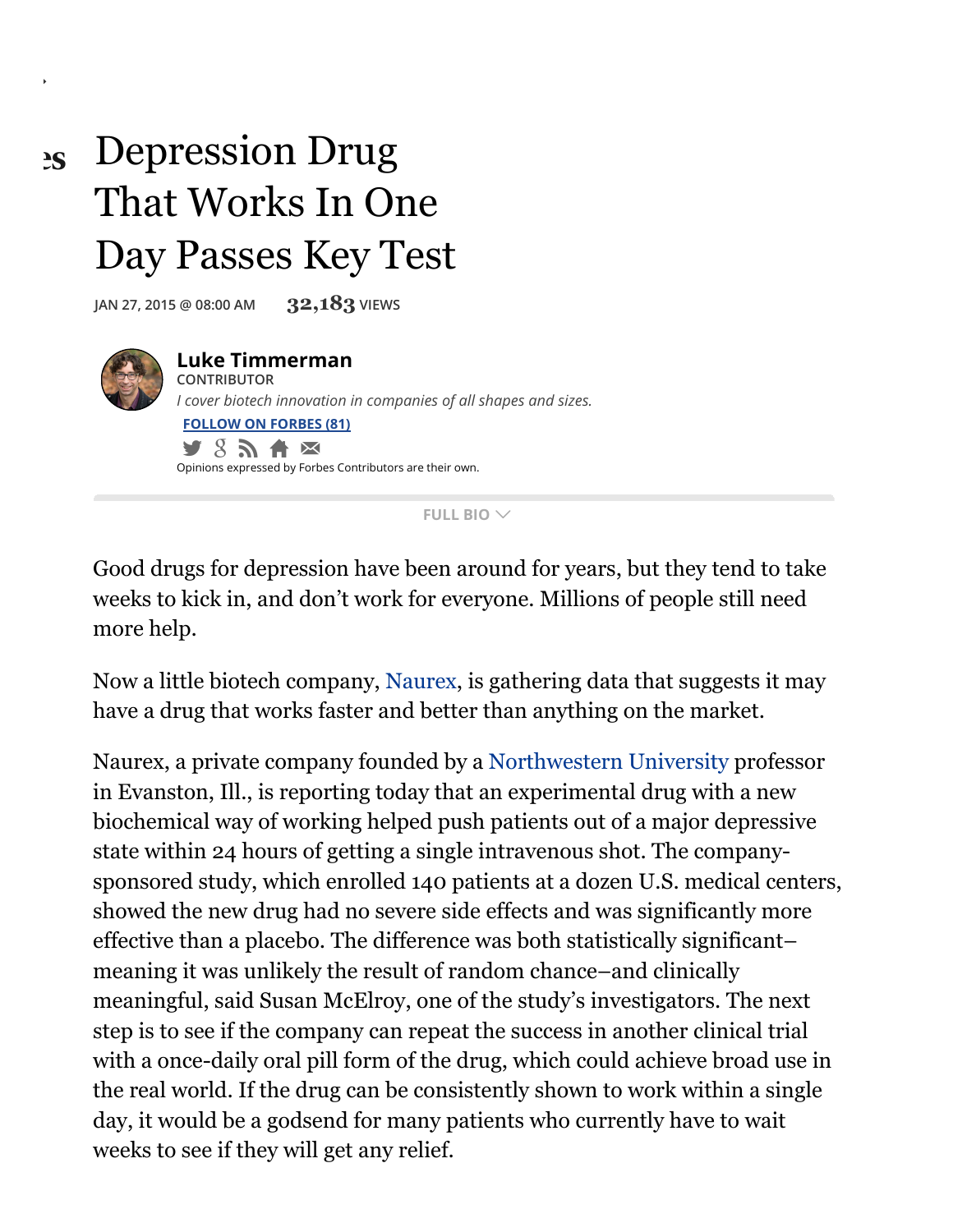"If these results can be replicated, they are almost revolutionary. They will change the treatment of depression," said Dr. [McElroy](http://www.med.uc.edu/departme/ctrpsych/McElroy.html), a study investigator and professor of psychiatry and behavioral [neuroscience](http://www.forbes.com/colleges/university-of-cincinnati-main-campus/) at the University of Cincinnati College of Medicine.

While millions of people manage depression with generic drugs known as selective serotonin reuptake inhibitors (SSRIs), those molecules tend to take two to six weeks to start working and fail to help millions of patients. Each year, about 6.7 percent of U.S. adults are estimated to experience a major depressive episode—defined as depression that interferes with the ability to work, sleep, study, eat, and enjoy life, according to the National Institute of Mental Health. An [estimated](http://www.nimh.nih.gov/health/topics/depression/index.shtml) 4 million people in the U.S. every year are thought to have depression that persists after treatment with two different SSRI drugs.

Part of what's intriguing about the Naurex compound is that it doesn't go down the same tried-and-true biochemical pathway as existing SSRI drugs like sertraline (Zoloft) and paroxetine (Paxil), or a related class of serotonin and norepinephrine reuptake inhibitors (SNRIs) like venlafaxine (Effexor) and duloxetine (Cymbalta). Instead, the Naurex drug is designed to interact with what's known as the brain's NMDA [receptor,](http://en.wikipedia.org/wiki/NMDA_receptor) which plays a role in the formation of synaptic connections and memories.

Scientists have known for years that a common anesthetic called [ketamine](http://en.wikipedia.org/wiki/Ketamine) blocks the NMDA receptor, and that it curiously can resolve depression symptoms. That observation has spurred about a half-dozen drugmakers, [including](http://www.forbes.com/sites/matthewherper/2013/05/23/johnson-johnson-is-reinventing-the-party-drug-ketamine-to-treat-depression/) Johnson & Johnson, to see if they can develop new antidepressants that work on the NMDA receptor, but without causing the delusions and hallucinations sometimes seen when people take ketamine in high doses. Because of that troubling effect, ketamine has been abused as a party drug with the street name of "[Special](http://www.nytimes.com/2014/12/10/business/special-k-a-hallucinogen-raises-hopes-and-concerns-as-a-treatment-for-depression.html) K."

## **Recommended by Forbes**



**+54,773 VIEWS**

Photos: 10 Smart Money Moves From [Superstar](http://www.forbes.com/pictures/flhm45jljm/10-smart-money-moves-fro/) Savers

Surface Pro 4 Vs Surface Pro 3: What's The [Difference?](http://www.forbes.com/sites/gordonkelly/2015/10/06/microsoft-surface-pro-4-vs-surface-pro-3-whats-the-difference/)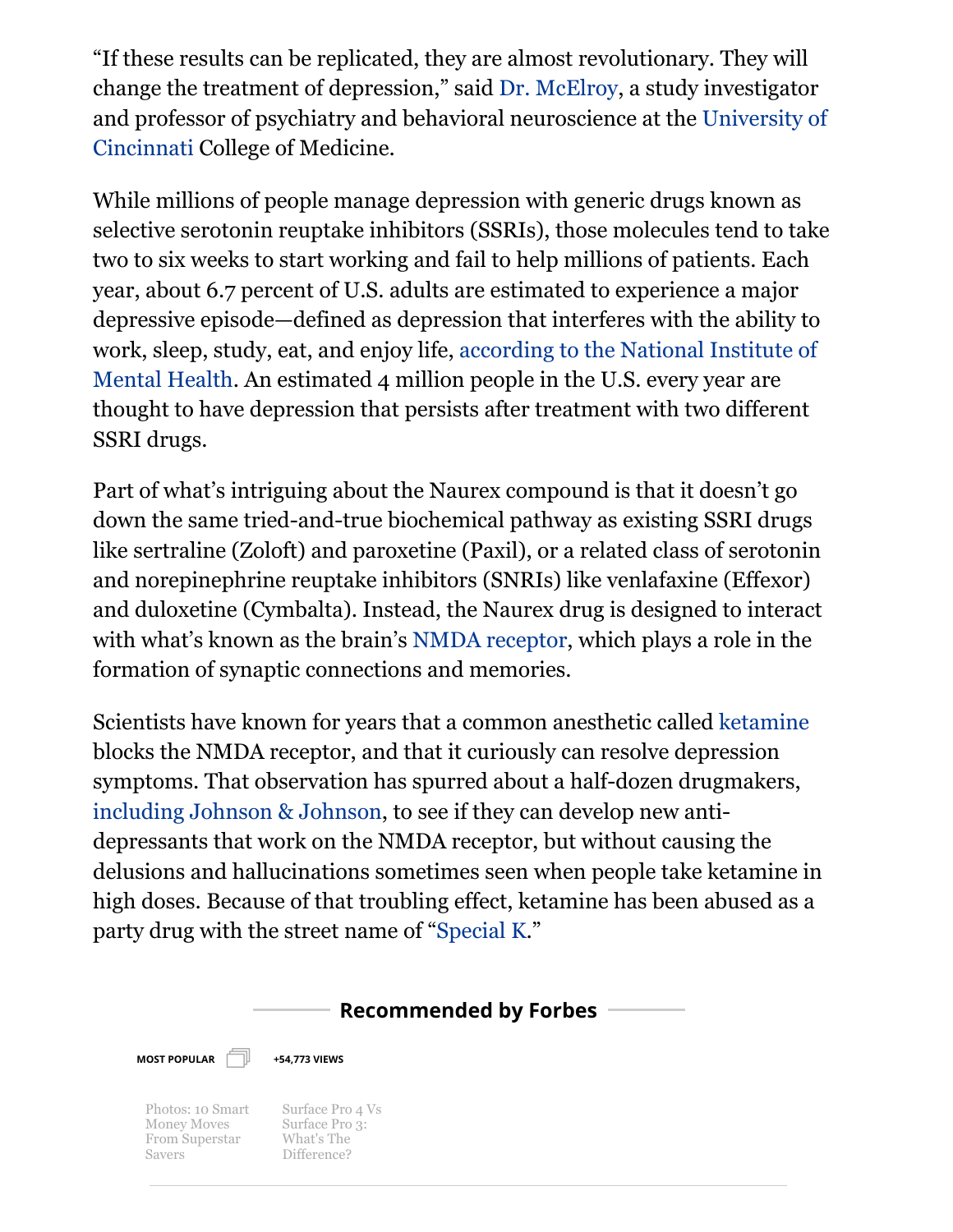Naurex has developed a variety of drugs that work on the NMDA receptor, with an eye toward tweaking it to get the antidepressant effect without the hallucinations. The drug it is reporting on today, dubbed NRX-1074, is designed, in part, to stimulate the target, rather than shut it down.

The data gathered so far are encouraging, but preliminary. Patients with major depressive disorder were enrolled in the study, based on the standard [Hamilton](https://pdbp.ninds.nih.gov/assets/crfs/Hamilton%20Depression%20Rating%20Scale%20%28HDRS%29.pdf) rating score in which medical professionals conduct a detailed interview about depression symptoms. About 72 percent of patients in the study had what was considered to be a clinically meaningful response to the new drug within 24 hours, compared with 39 percent who did that well on a placebo. The difference was statistically significant at the highest of three doses studied, and patients appeared to do best at the highest dose. The magnitude of benefit at that dose seen was about twice as high, after just 24 hours, as what is typically seen with standard antidepressants after four to six weeks, Dr. McElroy, the study investigator, said. Patients weren't cured. But in practical terms, they went from severe depression to a mild state, she said. Patients with the most severe depression, those who told clinicians they've had suicidal thoughts, were excluded from the trial for safety reasons. Detailed results are expected to be presented at a medical meeting, and submitted for publication in a peer-reviewed journal.

| <b>Comment on this story</b>      | <b>PAGE 1/2</b>                   | Continue $\geq$ |  |
|-----------------------------------|-----------------------------------|-----------------|--|
| <b>Report Corrections</b><br>lΞl  | <b>Reprints &amp; Permissions</b> |                 |  |
| <b>SEE ALSO</b>                   |                                   |                 |  |
| <b>BEST ANTIDEPRESSANTS</b>       | <b>ANTI DEPRESSION</b>            |                 |  |
| <b>DEPRESSION MEDICINES</b>       | <b>TOP 5 DEPRESSION SYMPTOMS</b>  |                 |  |
| <b>BEST DEPRESSION MEDICATION</b> | <b>LIST DEPRESSION MEDICATION</b> |                 |  |
| <b>HIGHEST DIVIDEND STOCKS</b>    | <b>DIET PILLS THAT WORK</b>       |                 |  |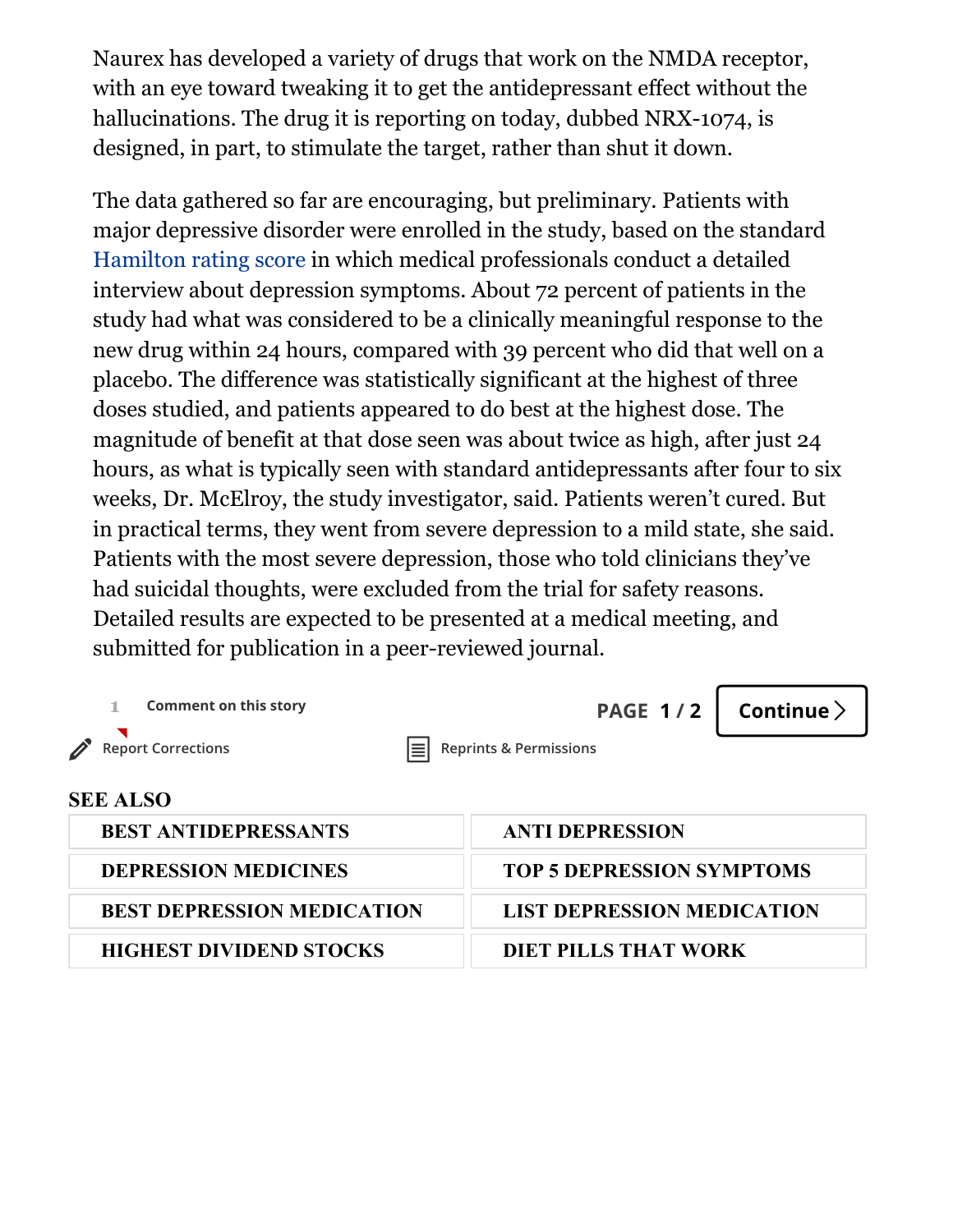## Depression Drug That Works In One Day Passes Key Test  $2S$

**JAN 27, <sup>2015</sup> @ 08:00 AM 32,184 VIEWS**



**FULL BIO**

## *Continued from page 1*

As with any small clinical trial, there are a number of caveats to consider. The benefits of the single shot didn't last long, disappearing at the two-week follow-up visit. The Naurex drug was given in an intravenous form, which can only be administered in a medical facility. The drug is also a peptide molecule. While Naurex has re-engineered it into a more convenient oral pill form, it is a difficult feat of chemistry to make a peptide into a pill. Ensuing studies will need to show that the oral pill works in larger numbers of patients, in repeat doses, at multiple clinical sites, and that it likely offers a benefit beyond existing anti-depressants. The FDA likely will ask the company for long-term follow-up data to assess the safety of a drug that would likely be taken by many people on an ongoing basis.

Naurex is planning to start the next clinical trial of NRX-1074 in April or May, said Norbert Riedel, the company's CEO. By July, it plans to start another trial of a different drug, rapastinel, that is further along in development, but which is only available in the IV form, and in combination with existing antidepressants. Naurex is also developing other molecules that interact with the same target, and it hopes they will be useful for more than just depression. The list of potential uses includes dementia and neuropathic